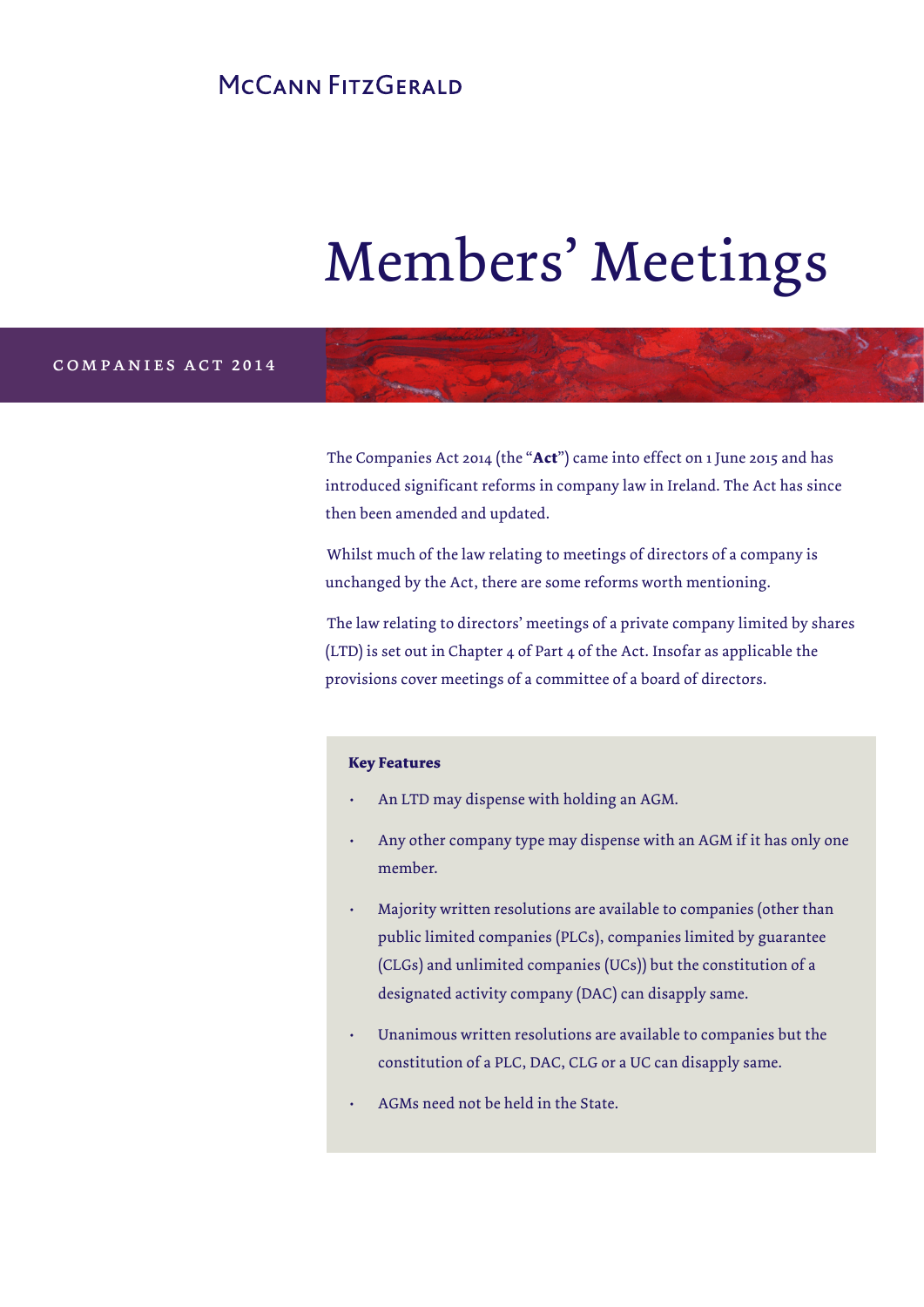*(continued)*

#### **Annual General Meetings (AGM)**

There remains an obligation on an LTD to hold an AGM in every year, and at not more than 15 month intervals, however, the first AGM may be held within 18 months. An LTD need not hold an AGM in any year where all the members entitled to attend and vote at such general meeting sign, before the latest date for the holding of that meeting, a unanimous written resolution:

- acknowledging receipt of the financial statements that would have been laid before the AGM;
- b) resolving all such matters as would have been resolved at that meeting; and
- c) confirming no change is proposed in the appointment of the person (if any) who, at the date of the resolution stands appointed as statutory auditor of the company.

No longer must AGMs be held in the State and now all general meetings, including AGMs, may be held inside or outside the State. Where any general meeting is held outside of the State, unless all of the members entitled to attend and vote consent in writing to its being held outside of the State, the company has a new duty to ensure that members can by technological means participate in any such meeting without leaving the State. A general meeting can be held in two or more venues (whether inside or outside the State) at the same time using any technology that provides members as a whole with a reasonable opportunity to participate.

The Director of Corporate Enforcement is empowered to direct the calling of an AGM where a member of the company applies to him.

## **Convening Extraordinary General Meetings (EGM)**

The Act provides that the directors of a company may, whenever they think fit, convene an EGM. If there are insufficient directors capable of acting to form a quorum for a directors' meeting, then any director or any member may convene an EGM in the same manner (as nearly as possible) as that in which meetings may be convened by the directors.

Even where there are sufficient directors capable of forming a quorum, the Act confers both optional rights that apply unless the constitution provides otherwise ('optional default rights') and mandatory rights that cannot be taken away by the constitution ('mandatory rights') to members to convene or cause to be convened a general meeting.

The optional default right is that, one or more members holding not less than 50% (or such percentage as may be specified in the constitution) of the paid up share capital carrying the right to vote at general meetings may convene an EGM. This is a new provision in Irish company law and confers the right to convene, as opposed to require to be convened, an EGM.

The mandatory right of members holding not less than 10% to require the directors to convene an EGM is broadly a restatement of the previous law.

The previous power of the court to convene a general meeting is enhanced under the Act.

#### **Notice of General Meetings**

The Act now confers a statutory right on the following persons to receive notice of every general meeting: every member (whether or not entitled to vote), the personal representative of a deceased member who has the right to vote, the assignee in bankruptcy of a bankrupt member (who has the right to vote), and the directors and secretary of the company. Where a company has auditors they are entitled to attend, receive notices and other communications relating to general meetings and be heard at general meetings.

Unless a company's constitution provides for longer notice, the statutory minimum notice of general meetings applies:

- a) 21 days for AGMs and EGMs for the passing of a special resolution; and
- b) 7 days for EGMs.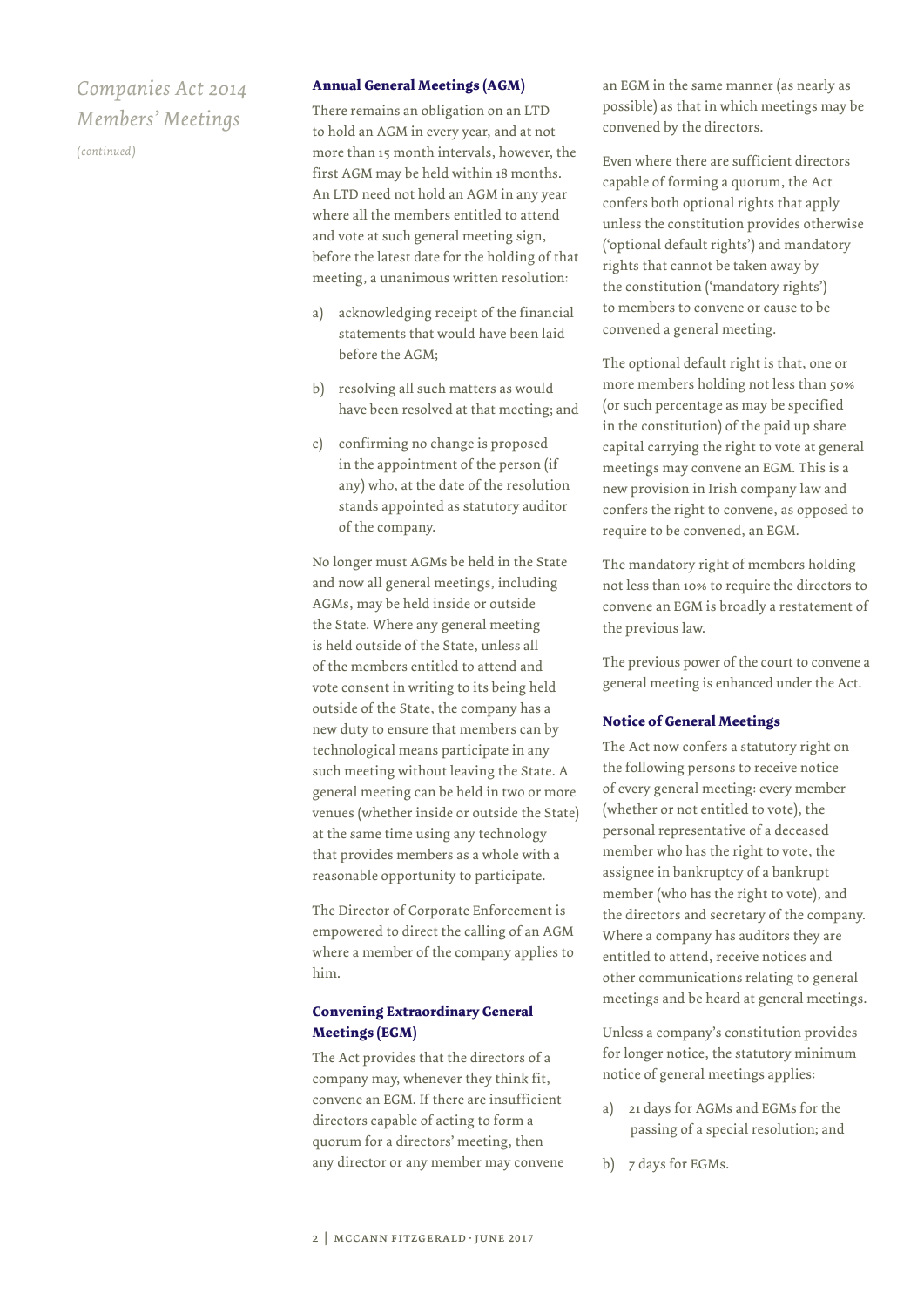*(continued)*

In calculating a notice period you exclude the day it is served and the day of the meeting (*ie clear days* notice is required). Unless the constitution provides otherwise, the accidental omission to give notice or its non-receipt shall not invalidate proceedings. Shorter notice can be given where all of the members entitled to attend and vote agree and, where there are auditors, the auditors also agree. Where a notice is posted, it is deemed to have been delivered 24 hours later.

A notice of a meeting must specify the place, date and time of the meeting, the general nature of the business to be transacted, the text or substance of any special resolution and a statement that a member entitled to attend and vote is entitled to appoint a proxy and related proxy information.

#### **Quorum for General Meetings**

No business can be transacted at a general meeting unless a quorum is present and, save to the extent that a constitution provides otherwise, two members of a company present in person or by proxy shall be a quorum. In a single-member company, one member present in person or by proxy is a quorum, and this implicitly provides authority for the fact that one person can constitute a meeting.

Unless the constitution provides otherwise, if within 15 minutes (under the default rule in Table A to the Companies Act 1963 the period was 30 minutes) after the appointed time a quorum is not present, then where it had been convened by the members it is dissolved; otherwise, it will stand adjourned to the same day in the next week at the same time and place or to such other day, time and place as the directors determine and if at the adjourned meeting a quorum is not present within 30 minutes, the members present will be a quorum.

#### **Proxies and Authorised Persons**

The rights of members who are entitled to attend and vote at meetings of the company to appoint a person (who needs not be a member) as their proxy to attend and

vote on their behalf are contained in the Act. A member is only entitled to appoint one person as proxy, but the constitution can provide otherwise. The Act contains provisions on the creation of a proxy, its deposit with the company and the time within which this must be done (48 hours unless a lesser time is prescribed in the constitution and the proxy may be deposited using electronic means). The form of a proxy is set out in the Act and includes a new choice, namely, to "abstain" (*ie* it is not just confined to voting "for" or "against" as was previously the case). A proxy form confers the authority to demand a poll.

Bodies corporate continue to be allowed to appoint authorised persons to represent them at meetings.

#### **The Business of the AGM**

The Act sets out a non-exhaustive list of what the business of an AGM must include, namely:

- a) the consideration of the company's financial statements, directors' report and, if applicable, auditors' report;
- b) the review by the members of the company's affairs;
- c) unless the constitution provides otherwise: the declaration of a dividend (if any) of an amount not exceeding the directors' recommendation and the authorisation of the directors to approve the auditors' remuneration (if any);
- d) where the constitution so provides, the election and re-election of directors;
- e) the appointment or re-appointment of the statutory auditors (if applicable); and
- f ) where the constitution so provides, the remuneration of the directors.

The distinction between ordinary and special business in previous law is not included in the Act.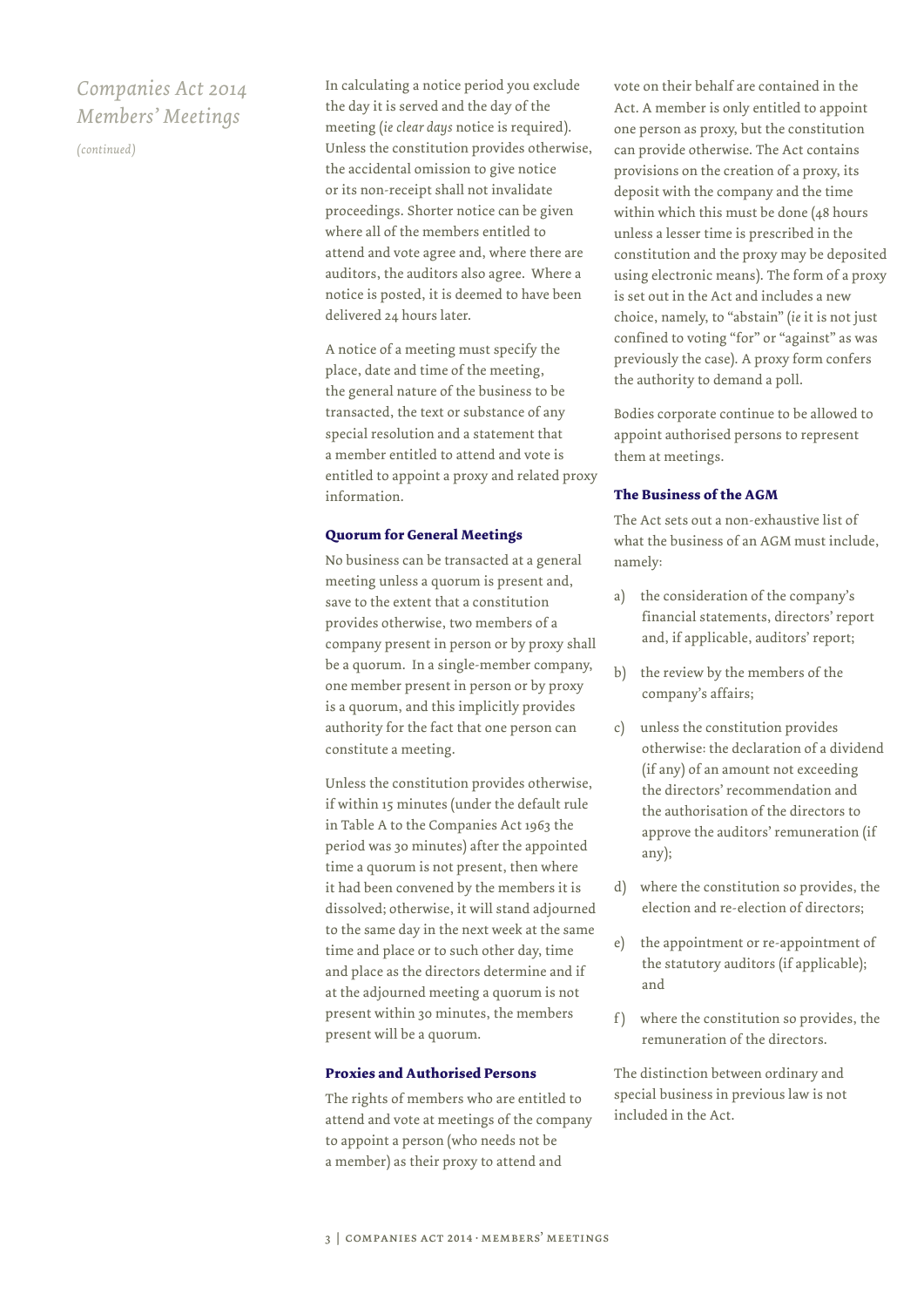*(continued)*

## **Chairing of General Meetings and proceedings**

Unless a company's constitution provides otherwise, all of the following provisions apply to the proceedings at general meetings as a statutory default:

- The chairperson of the board of directors presides, or if there is none, or he or she is not there within 15 minutes, the directors elect one of their number to chair, or if none is willing to act, the members must choose one of their number to chair.
- The chairperson may with the consent of a quorate meeting, and must if directed, adjourn the meeting from time to time and place to place.
- Only unfinished business can be transacted at the meeting from which the adjournment took place.
- Unless a poll is demanded, voting is to be by a show of hands and a declaration by the chairperson as to whether or not a resolution has been carried, or carried by a particular majority, and an entry in the minutes to that effect, is conclusive evidence of that fact.
- The chairperson has a casting vote (whether the equality of votes arises on a show of hands or a poll).

## **Votes of Members**

Unless a company's constitution provides otherwise, all of the following provisions apply:

- subject to the rights or restrictions attaching to any class of shares, on a show of hands every member present in person and every proxy has one vote, but no individual member has more than one vote; and on a poll every member has one vote for each share held;
- in the case of joint holders, the vote of the senior holder (first named in the register of members) who tenders a vote whether in person or by proxy must be accepted;
- persons of unsound mind or who have made an enduring power of attorney or in respect of whom an order has been made by a court having jurisdiction in cases of unsound mind may vote by his or her committee, donee, receiver, guardian or other court-appointed person. Such persons can also speak and vote by proxy;
- no member can vote unless all calls or other sums immediately payable in respect of his or her shares have been paid;
- no objection can be raised to the qualification of any voter except at the meeting or adjourned meeting and every vote not disallowed at such meeting is valid. Any objection is to be decided upon by the chairperson whose decision is final and conclusive.

## **The Right to Demand a Poll**

A poll may be demanded at a meeting in relation to a matter, whether before or on the declaration of the result of the show of hands. This is a mandatory provision which the constitution cannot vary.

Those entitled to demand a poll are specified as being the chairperson, at least three members present in person or by proxy, any member or members representing not less than 10% of the total voting rights of all the members of the company having the right to vote at meetings, and any member or members holding shares conferring the right to vote at the meeting being shares on which an aggregate sum has been paid up equal to not less than 10% of the total sum paid up on the shares conferring that right. The right to demand a poll may be withdrawn.

If a poll is demanded it is to be taken in such a manner as the chairperson directs (however a poll demanded with regard to the election of a chairperson or on a question of adjournment must be taken forthwith).

On a poll a member, whether present in person or by proxy, who is entitled to more than one vote need not, if he or she votes, use all of his or her votes or cast them in the same way.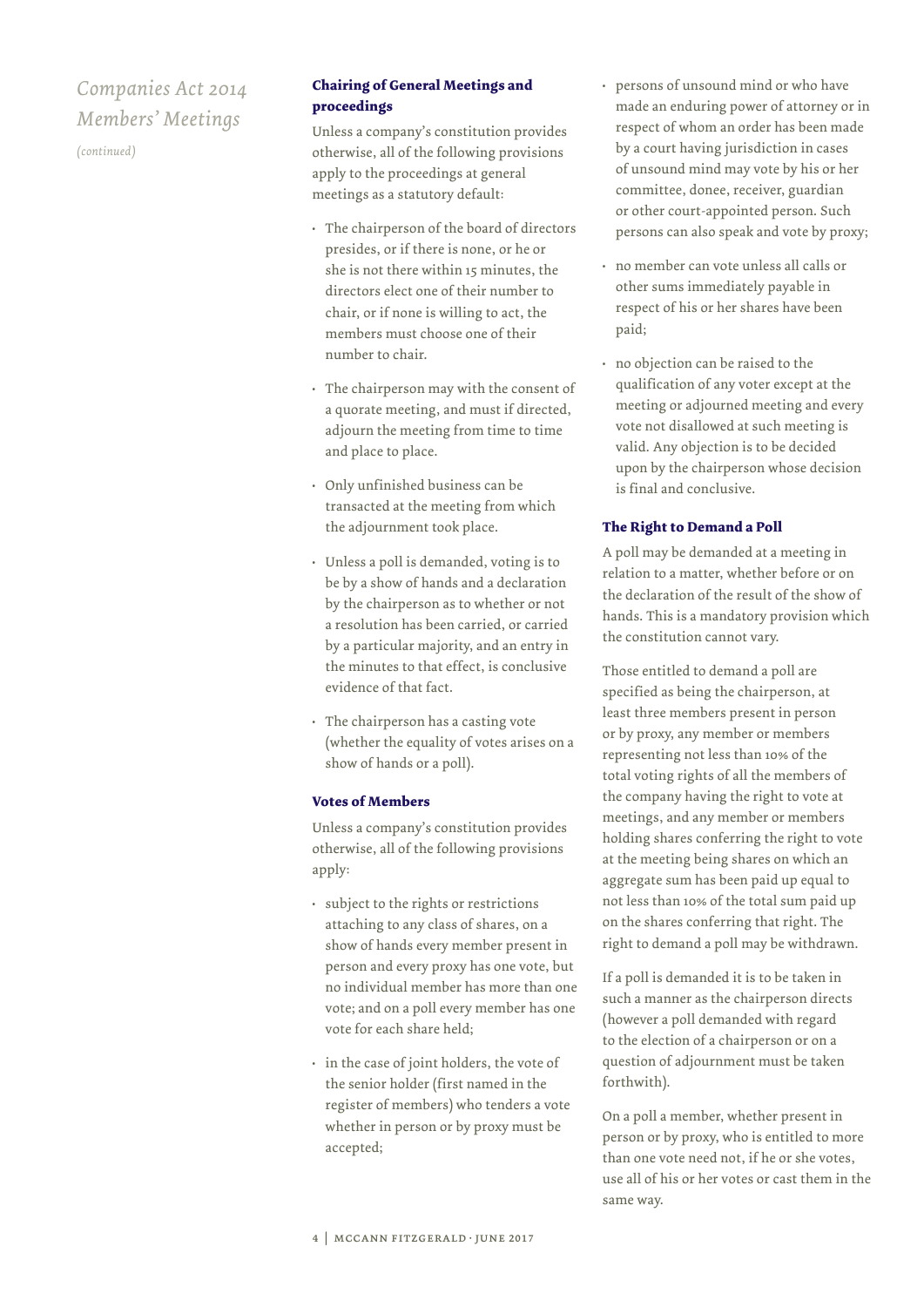*(continued)*

#### **Ordinary and Special Resolutions**

For the first time, "ordinary resolution" is defined as "a resolution passed by a simple majority of the votes cast by members of a company as, being entitled to do so, vote in person or by proxy at a general meeting of the company."

Special resolution is afforded a different definition to that in the Companies Act 1963 and now means a resolution that:

- a) is referred to as such in the Act, or is required (whether by the Act or by a company's constitution or otherwise) to be passed as a special resolution, and
- b) is passed by not less than 75% of the votes cast by such members of the company concerned as, being entitled to do so, vote in person or by proxy at a general meeting, and
- c) is passed at a meeting of which 21 days' notice has been given and which complies with the requirements of the Act as to place, date, time, nature of business, text of the special resolution (as mentioned above).

A resolution may still be proposed and passed as a special resolution at a meeting of which lesser notice has been given where it has been so agreed by a majority in number of the members having the right to attend and vote at any such meeting, being a majority either (a) together holding not less than 90% in nominal value of the shares giving that right, or (b) together representing not less than 90% of the total voting rights at that meeting of all the members.

It is also specifically provided that "written resolution" (discussed below) means either an ordinary resolution or a special resolution passed in accordance with the Act.

A resolution passed at an adjourned general meeting is treated as having been passed on the date on which it was in fact passed and not at any earlier date.

#### **Unanimous Written Resolutions**

The Act provides that a resolution in writing signed by all of the members entitled to attend and vote on such a resolution at a general meeting is as valid and effective for all purposes as if it had been passed at a general meeting duly convened and held (and if described as a special resolution is deemed to be a special resolution). Under previous law, such a resolution could only be passed by certain types of company if their constitution so permitted.

A written resolution may consist of several documents in like form signed by one or more members and is deemed to have been passed on the date on which it was signed by the last member to sign; and where a signature is dated, that is *prima facie* evidence that it was signed on that date.

The signatories of a written resolution are required to deliver it to the company within 14 days of its passing and where a resolution is not contemporaneously signed, the company must notify the members of its passing within 21 days of the company itself having been notified. The company is required to retain the resolution sent to it as if it were minutes of a meeting. The failure to comply with the foregoing administrative requirements does not invalidate the resolution.

As was previously the case, a unanimous written resolution does not apply to the removal of a director or of a statutory auditor. It is still possible for the sole member of a single member company to remove a director by means of a written decision. The Act also provides that the unanimous written resolution procedure does not apply to the acquisition by a company of its own shares.

#### **Majority Written Resolutions**

Majority written resolutions, whether ordinary or special, are a welcome reform of Irish company law. A resolution in writing:

- a) that is described as being an ordinary resolution;
- b) that is signed by a member or members who alone or together, at the time of signing, represent(s) more than 50% of the total voting rights of all the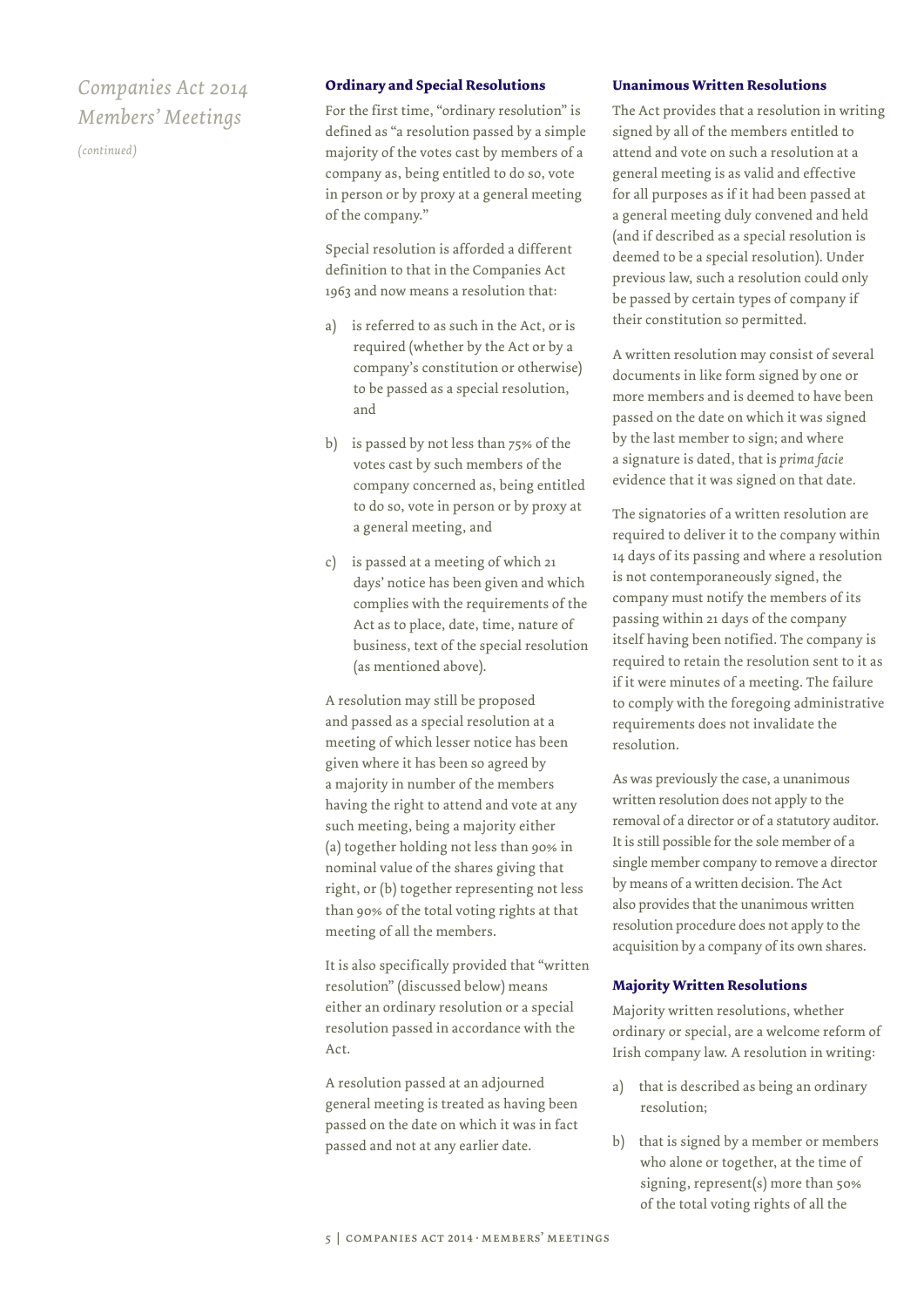*(continued)*

members who would have the right to attend and vote at a general meeting at that time; and

c) the proposed text of which, and an explanation of its main purpose, has been circulated, by the directors or the other person proposing it, to all the members of the company who would be entitled to attend and vote on the resolution,

is as valid and effective for all purposes as if the resolution had been passed at a general meeting of the company duly convened and held. This process cannot be used to remove a director or auditor.

Where such a resolution is described as being a special resolution and is signed by a member or members representing 75% of the total voting rights and (c) above is complied with, it is as valid as a special resolution passed at a general meeting.

As with a unanimous written resolution, a majority written resolution may consist of several documents in like form signed by one or more members.

An important point to note is the mandatory delayed effect of majority written resolutions (unlike a unanimous written resolution which is effective once the relevant members sign same). The Act provides that an ordinary resolution passed as a majority written resolution is deemed to have been passed at a meeting held 7 days after the date on which it was signed by the last member to sign and a special resolution passed as a majority written resolution is deemed to have been passed at a meeting held 21 days after the date on which it was signed by the last member to sign. The mandatory delayed effect can be waived where all of the members who are entitled to attend and vote on the resolution state, in a written waiver signed by each of them, that the delayed effect is waived.

The members who sign a written resolution must deliver the resolution to the company (mandatory, see below) and within 3 days of the resolution being delivered to the company, the company must notify every member of the fact that the resolution was

signed by the requisite majority and the date that it is deemed to be passed and the company must retain the resolution as if it were minutes of a meeting.

Note that a majority written resolution is of no effect unless it is delivered to the company, however, non-compliance with the other administrative rules described above do not affect the validity of the resolution.

#### **Single-Member Companies**

The Act confirms that all the powers exercisable by a company in general meeting are exercisable by the sole member without the need to hold a general meeting; this includes the power to remove a director, although this is expressed to be *"without prejudice to the application of the requirements of procedural fairness to the exercise of that power of removal by the sole member".*

Statutory auditors may not, however, be removed by a sole member without holding the requisite meeting.

Any provision of the Act which enables or requires any matter to be done or to be decided by a company in general meeting or requires any matter to be decided by a resolution, is deemed to be satisfied by a decision of the sole member drawn up in writing and notified to the company.

## **Registration of Resolutions and Agreements**

As under previous law, copies of certain resolutions (being all special and certain ordinary resolutions) and agreement must be forwarded by the company concerned to the registrar of companies within 15 days after the date of their passing or making.

## **Minutes of Meetings**

A company must, as soon as may be after the holding of a meeting of members or passing of a resolution, cause minutes and the terms of all resolutions to be entered in books.

#### **Designated Activity Companies**

The law of meetings as it applies to the DAC is that set out above as applying to the LTD, subject to some modifications: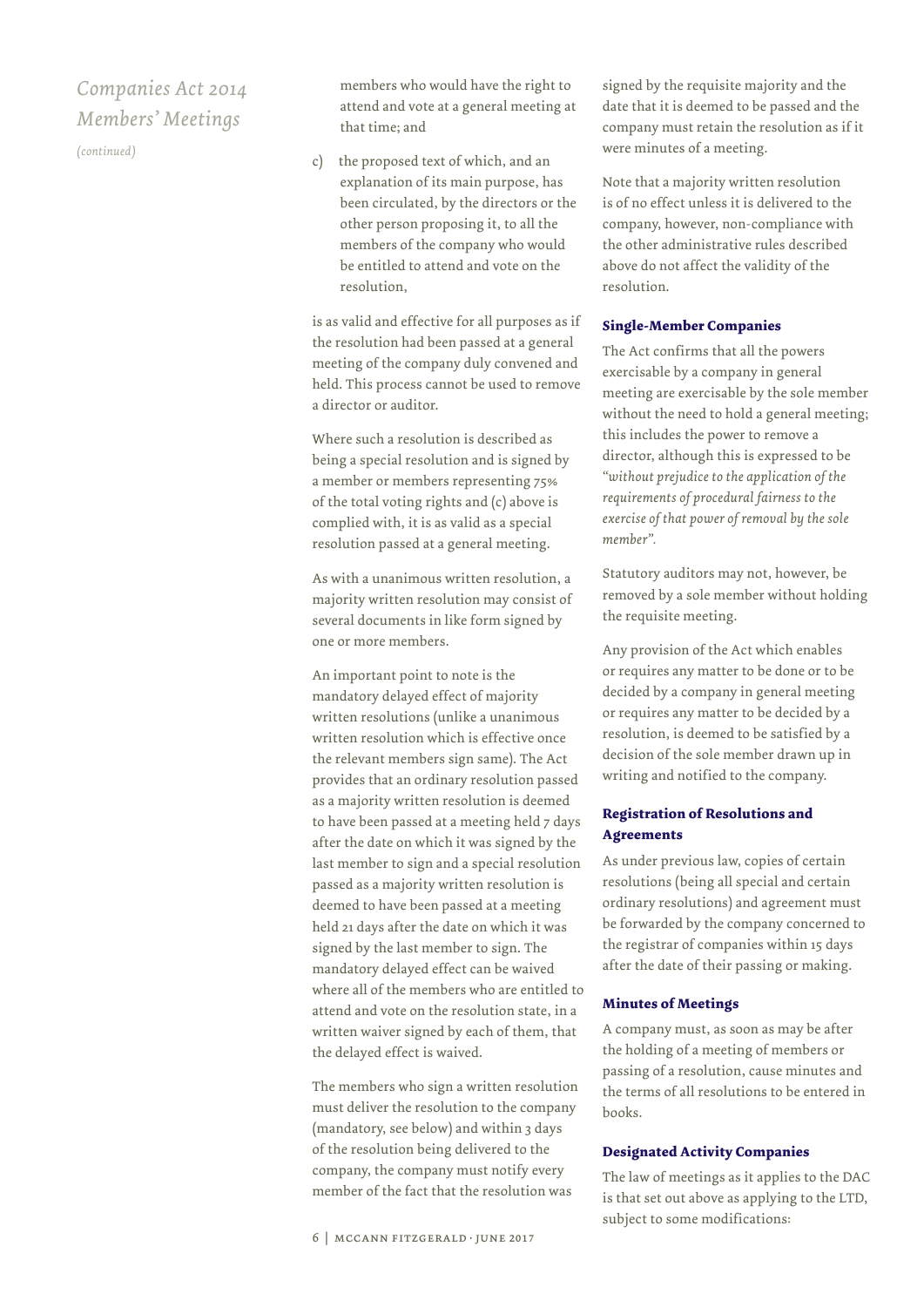*(continued)*

- a DAC may only dispense with holding an AGM if it has one member;
- the unanimous written resolution process applies to a DAC unless its constitution expressly disallows the use of same; and
- the majority written resolutions process also applies to a DAC unless its constitution expressly disallows the use of same.

#### **Guarantee Companies**

The law of meetings as it applies to the CLG is that set out above as applying to the LTD, subject to certain modifications and supplemental provisions (having regard to the fact that a CLG has no share capital), the main ones being:

- the provisions on majority written resolutions are expressly disapplied in respect of CLGs;
- a CLG may not dispense with holding an AGM unless it has one member;
- the constitution of a CLG can remove the right to appoint a proxy (note that no such right is contained in the default rules in Table A);
- unless the constitution provides otherwise, every member of a CLG has one vote, whether on a show of hands or a poll, and a member has no vote unless all monies payable to the company in respect of that member have been paid; and
- the unanimous resolution procedure can be disapplied where a CLG's constitution so provides.

#### **Unlimited Companies**

The law of meetings as it applies to the UC is that set out above as applying to the LTD, subject only to one disapplication and some modifications:

- a UC cannot use the majority written resolution procedure;
- a UC can dispense with the holding of an AGM if it has only one member; and

• the unanimous written resolutions process applies to a UC unless its constitution expressly disallows the use of same.

Generally, it may be noted that there are no differences introduced in relation to the law of meetings as it applies to the private unlimited company (ULC), public unlimited company (PUC) or public unlimited company without a share capital (PULC).

## **Public Limited Companies**

The law of meetings as it applies to the PLC is that set out above as applying to the LTD subject to certain disapplications, modifications and supplemental provisions, the main ones being:

- the provisions on majority written resolutions are expressly disapplied in respect of PLCs;
- the unanimous resolution procedure can be disapplied where a PLC's constitution so provides;
- there is specific permission for a PLC that is a "participating issuer" to set a "record date" up to 48 hours before a meeting is held in order to determine members' rights to attend and vote at a meeting and how many votes may be cast;
- a PLC may only dispense with holding an AGM if it has one member;
- the unanimous written resolution process applies to a PLC unless its constitution expressly disallows the use of same;
- there is specific permission for a PLC that is a participating issuer for the purposes of serving notices of meetings, to determine that persons entitled to receive notices are those entered on the relevant register of securities at the close of business on a determined day;
- in the case of every PLC, at least 14 days' notice must be given of an EGM;
- the directors of a PLC must convene a general meeting in the case of a serious capital loss;